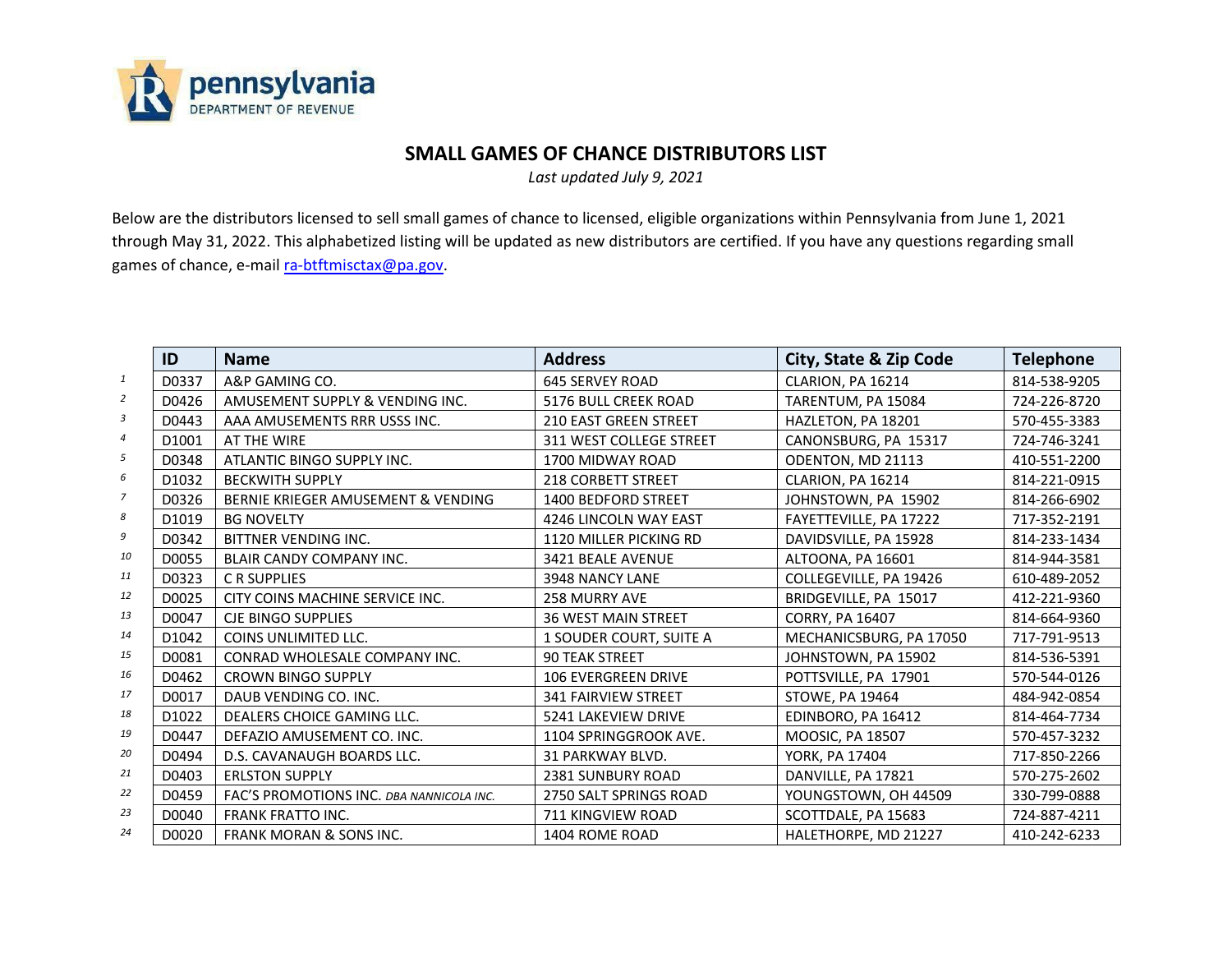| 25 | D0118             | <b>FUGOZZOTTO VENDING</b>                | <b>316 HIGH AVENUE</b>        | MASONTOWN, PA 15461          | 724-583-8149 |
|----|-------------------|------------------------------------------|-------------------------------|------------------------------|--------------|
| 26 | D0166             | FUN TIME SUPPLIES INC.                   | 403 MONONGAHELA AVE.          | GLASSPORT, PA 15045          | 412-678-2111 |
| 27 | D0263             | <b>G &amp; P DISTRIBUTORS INC.</b>       | <b>142 BACK RUN ROAD</b>      | McCONNELLSBURG, PA 17233     | 717-485-9382 |
| 28 | D0406             | <b>GAME PLAN</b>                         | <b>126 DUNKIRK DRIVE</b>      | WARRIORS MARK, PA 16877      | 814-404-3805 |
| 29 | D0018             | <b>GAME TAB LTD.</b>                     | 34 JOHNES STREET              | NEWBURGH, NY 12550           | 800-426-3822 |
| 30 | D0416             | <b>GAMES PEOPLE PLAY</b>                 | <b>15 EVE AVENUE</b>          | LEBANON, PA 17046            | 717-865-6563 |
| 31 | D1041             | <b>GORMAN DISTRIBUTORS</b>               | 1201 MANOR STREET             | COLUMBIA, PA 17512           | 717-299-6571 |
| 32 | D0002             | HOOVEN'S SMALL GAMES OF CHANCE           | 1019 FAUNCE ROAD              | OLANTA, PA 16863             | 814-236-2589 |
| 33 | D0451             | I.F.S. GAMING SUPPLIES LLC.              | <b>438 BRICKCRAFTERS ROAD</b> | NEW OXFORD, PA 17350         | 717-476-4111 |
| 34 | D1043             | <b>J &amp; G ENTERTAINMENT SOLUTIONS</b> | 4737 PENN AVENUE              | BOSWELL, PA 15531            | 814-233-2650 |
| 35 | D0052             | J & S SALES                              | 141 EAST 26TH STREET          | ERIE, PA 16504               | 814-454-7335 |
| 36 | D0286             | JACKPOT AMUSEMENTS INC.                  | 5827 COLONY DRIVE             | BETHLEHEM, PA 18017          | 610-837-9240 |
| 37 | D0436             | JIM FELMLEE DISTRIBUTORS                 | 1170 WEST TRINDLE ROAD        | MECHANICSBURG, PA 17055      | 717-766-1985 |
| 38 | D0253             | JOE END & CO. INC. / PA GAMES            | 25 S. 13™ STREET              | HARRISBURG, PA 17104         | 717-238-1701 |
| 39 | D1045             | JOHN J. MIZEROCK III                     | 109 PINE STREET               | PUNXSUTAWNEY, PA 15767       | 814-952-9174 |
| 40 | D0490             | <b>JOKERS WILD ENTERTAINMENT</b>         | <b>17 CREEK DRIVE</b>         | FREDERICKSBURG, PA 17026     | 717-926-9444 |
| 41 | D0235             | <b>KC'S VENDING</b>                      | 1824 LAKESIDE DRIVE           | HARVEY'S LAKE, PA 18618      | 580-760-3845 |
| 42 | D0261             | <b>KEYSTONE BINGO SUPPLY INC.</b>        | <b>1625 JOHN BRADY DRIVE</b>  | <b>MUNCY, PA 17756</b>       | 570-546-3099 |
| 43 | D0099             | KEYSTONE CANDY COMPANY INC.              | 104 PAUL STREET               | LATROBE, PA 15650            | 724-537-2695 |
| 44 | D0013             | KLOPP NOVELTY INC.                       | 522 CHESTNUT STREET           | READING, PA 19602            | 610-376-2978 |
| 45 | D0069             | LANCASTER BINGO CO. INC.                 | 200 QUARRY ROAD               | LANCASTER, OH 43130          | 740-653-7972 |
| 46 | D0489             | LAUREL GAMES LLC.                        | 150 BART STREET               | LEMONT FURNACE, PA 15456     | 614-570-1740 |
| 47 | D0477             | LOYAL GAMING REWARDS LLC.                | <b>139 STADIUM DRIVE</b>      | ALTOONA, PA 16601            | 814-822-2008 |
| 48 | D0481             | <b>MACK NOVELTY INC.</b>                 | 525 SOUTH MAIN STREET         | WILKES BARRE, PA 18701       | 570-822-1276 |
| 49 | D <sub>1002</sub> | MARSICO AMUSEMENT CO. LLC.               | 719 7 <sup>TH</sup> AVE.      | BEAVER FALLS, PA 15010       | 724-843-8100 |
| 50 | D1047             | MARSINO'S BINGO COMPANY INC.             | 3540 ROOSEVELT AVE. N.E.      | CANTON, OH 44711             | 330-605-1782 |
| 51 | D0207             | MARTY'S BINGO SUPPLIES INC.              | 3229 RAILROAD STREET          | HOUTZDALE, PA 16651          | 814-378-7732 |
| 52 | D0116             | MARY F. ADIUTORI ENTERPRISES             | 2617 GREEN GARDEN BLVD.       | ERIE, PA 16508               | 814-864-1050 |
| 53 | D0388             | McCLOSKEY GAMING                         | 5506 LEHIGH STREET            | WHITEHALL, PA 18052          | 610-295-2489 |
| 54 | D0448             | MEREDICK SMALL GAMES OF CHANCE INC.      | <b>1282 FRANKLING STREET</b>  | OLD FORGE, PA 18518          | 570-457-1993 |
| 55 | D0269             | MID-STATE AMUSEMENT CO. INC.             | 1117 SOUTH MAIN STREET        | DUBOIS, PA 15804             | 814-371-6570 |
| 56 | D0151             | MILTON SALES INC.                        | 5319 MIDLAND DRIVE            | CHARLESTON, WV 25306         | 304-925-6003 |
| 57 | D0173             | MOJACK MUSIC COMPANY INC.                | <b>661 RICH HILL ROAD</b>     | CHESWICK, PA 15024           | 724-265-3654 |
| 58 | D1035             | M R AMUSEMENTS                           | 102 TANGLEWOOD DRIVE          | McMURRAY, PA 15317           | 814-536-8363 |
| 59 | D0262             | MYERS GAME OF CHANCE                     | <b>854 CHURCH STREET</b>      | GALLITZIN, PA 16641          | 814-935-1291 |
| 60 | D0457             | PA MD GAMING DISTRIBUTORS INC.           | 323 CENTER STREET             | BOSWELL, PA 15531            | 301-828-0998 |
| 61 | D0491             | PARAMOUNT GAMES INC. DBA GOFB            | <b>30 MILL STREET</b>         | WHEATLAND, PA 16161          | 724-346-1671 |
| 62 | D1044             | PHOENIX GAMING SUPPLY LLC.               | 13940 CEDER ROAD UNIT 349     | UNIVERSITY HEIGHTS, OH 44118 | 216-961-3500 |
| 63 | D0492             | POST TIME ENTERTAINMENT LLC.             | <b>148 CHAMBERS LANCE</b>     | CANONSBURG. PA 15317         | 724-288-4467 |